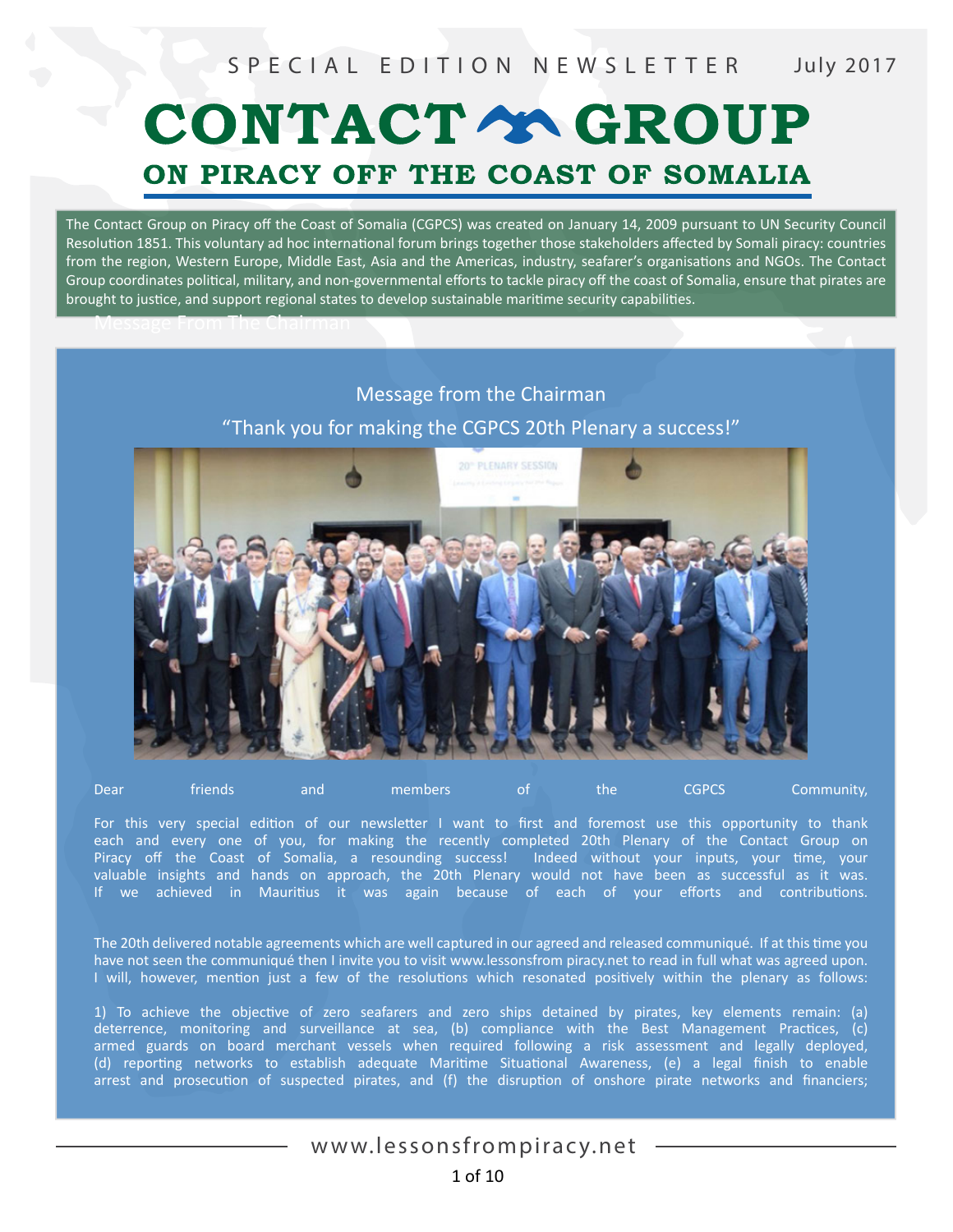2) That the Indian Ocean Commission will as of 1st January 2018, lead as chair of the CGPCS;

3) That future chairs should come from the region;

4) That a 21st Plenary be organized for 2018 which will be held at the United Nations in New York City;

5) That annual plenaries are retained, but the Chair is given the authority to call an extraordinary plenary should a situation arise which calls for the participants to meet outside the annual ordinary session;

6) That the role of the Chair is better defined making him/her more agile, communicative and responsive in order to meet the requirements of the CGPCS mandate (paragraph 51 of the Communiqué) and the term of office is increased to two years;

7) That a two-pronged Communications Strategy is adopted as per paragraph 42 of the Communiqué;

8) That the working group, now known as Working Group on Operations at Sea, be reinvigorated with the UAE as chair and India and Seychelles as co-chairs;

9) That the UN Trust Fund will play a more strategic and catalytic role in piracy prevention, contingent on the availability of new funding;

10) That the Contact Group stands ready to support the Federal Government and Federal Member States of Somalia to adhere to the commitment made at the London Somalia Conference of May 2017;

As Chairman my pledge to all within the community and for the time remaining during Seychelles' chairmanship of the CGPCS, is to engage as much as possible with key stakeholders so that we indeed achieve the results we all are aiming for. For this reason, and following the 20th Plenary, I undertook a 'goodwill' mission to Mogadishu to visit and meet with officials of the Federal Government of Somalia.

The mission took place between 23rd and 24th July 2017 and I thank the Federal Government of Somalia for their hospitality and for the support that was extended to me and my delegation. I as well extend my appreciation to UNSOM, IGAD and the Indian Ocean Commission for assisting and facilitating the CGPCS 'Goodwill Mission' to Mogadishu.

Again, noting the positives that we experienced at the 20th Plenary and the support expressed by all to continue on the worthy mission of the CGPCS, so that we soundly achieve objectives of the contact group, we are once again resolved to deliver for the region and beyond a lasting legacy.

In closing, I once again extend my thanks to the Indian Ocean Commission, the Government of Mauritius and all members of the CGPCS who attended, for making this 20th Plenary, held in Mauritius at the Inter-Continental Hotel from the 5th – 7th July 2017, a resounding success!

Thank you!

Ambassador Barry Faure Secretary of State Chairman – CGPCS

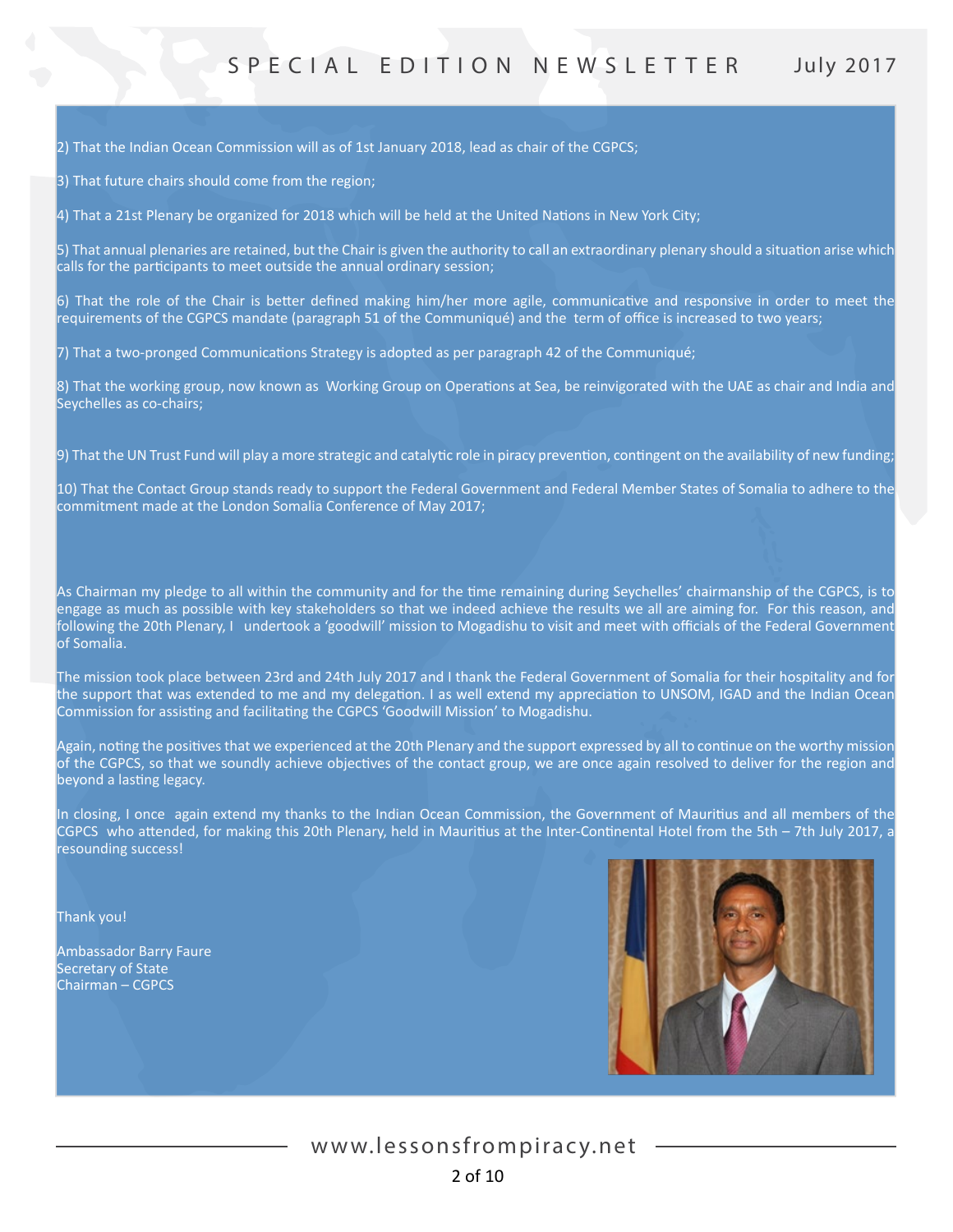# CGPCS Chairman, Ambassador Barry Faure Mission of Goodwill to Mogadishu



CGPCS Chairman meets with Deputy Prime Minister of the Federal Republic of Somalia, His Excellency Mahdi Ahmed Guled, the Minister for Fisheries and Marine Resources Abdirahman Mohamed Abdi Hashi, the State Minister for Foreign Affairs Abdulkadir Ahmedkheyr Abdi, and the Attorney General Ahmed Ali Dahir, at Villa Somalia, 23rd July 2017. Mr. Ahmed Hersi, Regional Coordinator on Maritime Security for ESA-IO Region from the Intergovernmental Authority for Development (IGAD), and Mr. Raymond St. Ange, Head of CGPCS Secretariat are to the right of the Ambassador Faure

"In Somalia –High level discussions took place with the Prime Minister Hassan Ali Khayre, the Deputy Prime Minister Mahdi Ahmed Guled, the Minister of Foreign Affairs Yusuf Garaad Omar, the Minister for Fisheries and Marine Resources Abdirahman Mohamed Abdi Hashi, the State Minister for Foreign Affairs Abdulkadir Ahmedkheyr Abdi, and the Attorney General Ahmed Ali Dahir. Discussions took place on regional and international efforts to promote maritime security cooperation and capacity building in Somalia and the larger region beyond Somalia; as well as the fight against piracy and IUU Fishing. There was interest from the Federal Government of Somalia to look for ways for the return of the Somali prisoners back home to Somalia to serve out their sentences, wherever they may be."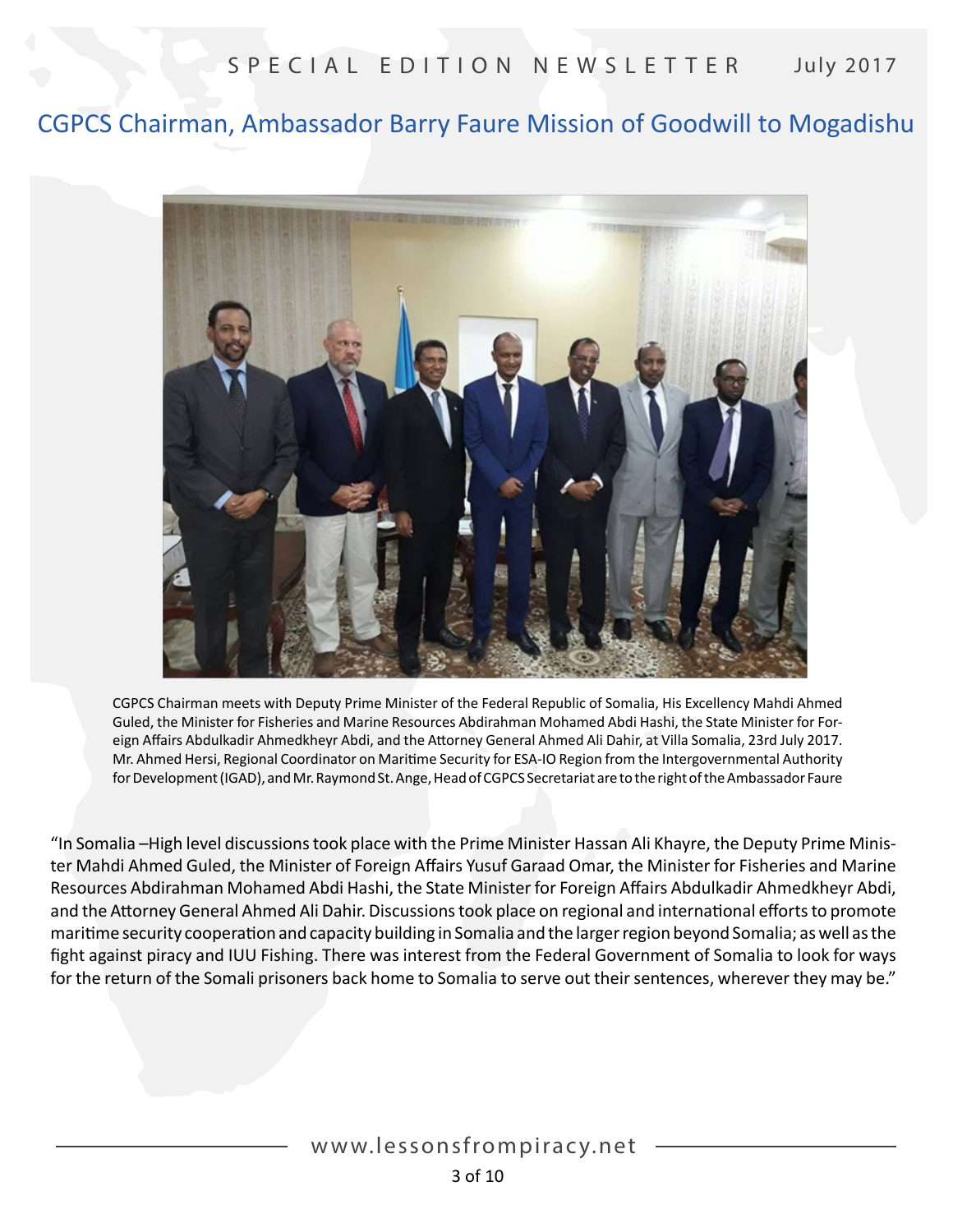# SPECIAL EDITION NEWSLETTER July 2017 Maritime Crime Programme - Indian and Pacific Oceans

# Meeting with Foreign Affairs Minister of the FGS at Aden Abdulle International Airport - Mogadishu



the Minister of Foreign Affairs Yusuf Garaad Omar and the State Minister for Foreign Affairs Abdulkadir Ahmedkheyr Abdi, meet Ambassador Faure upon arrival in Mogadishu

Upon arrival into Mogadishu aboard UNHAS flight from Nairobi, Kenya, the Chairman of the CGPCS, Ambassador Barry Faure, was greeted by the State Minister for Foreign Affairs, Mr. Abdulkadir Ahmedkheyr Abdi . A short bilateral meeting with the Foreign Affairs Minister, Mr. Yusuf Garaad Omar, assisted by the State Minister and the officials of the Seychelles delegation commenced.

Meeting with Special Representative of the African Union, Ambassador Francisco Caetano Jose Madeira

"The Chair, Ambassador Faure, as well called on the Special Representative to the Chairperson of the African Union Commission (SRCC) for Somalia and Head of AMISOM, Ambassador Francisco Caetano Jose Madeira, the latter updated the mission on the current security situation in Somalia, noting that the FGS was a serious and responsible partner, which needs the support of the international community in the short, medium and long term; but, more importantly, NOW, if the gains of the past decade and the efforts of the new regime are to be sustained. " – Source briefing report of CGPCS Chairman



Chairman Faure meets with Ambassador Francisco Caetano Jose Madiera. Mr. Ahmed Hersi of IGAD and Commander Rajeev Singh of the Indian Navy and now assigned to UNSOM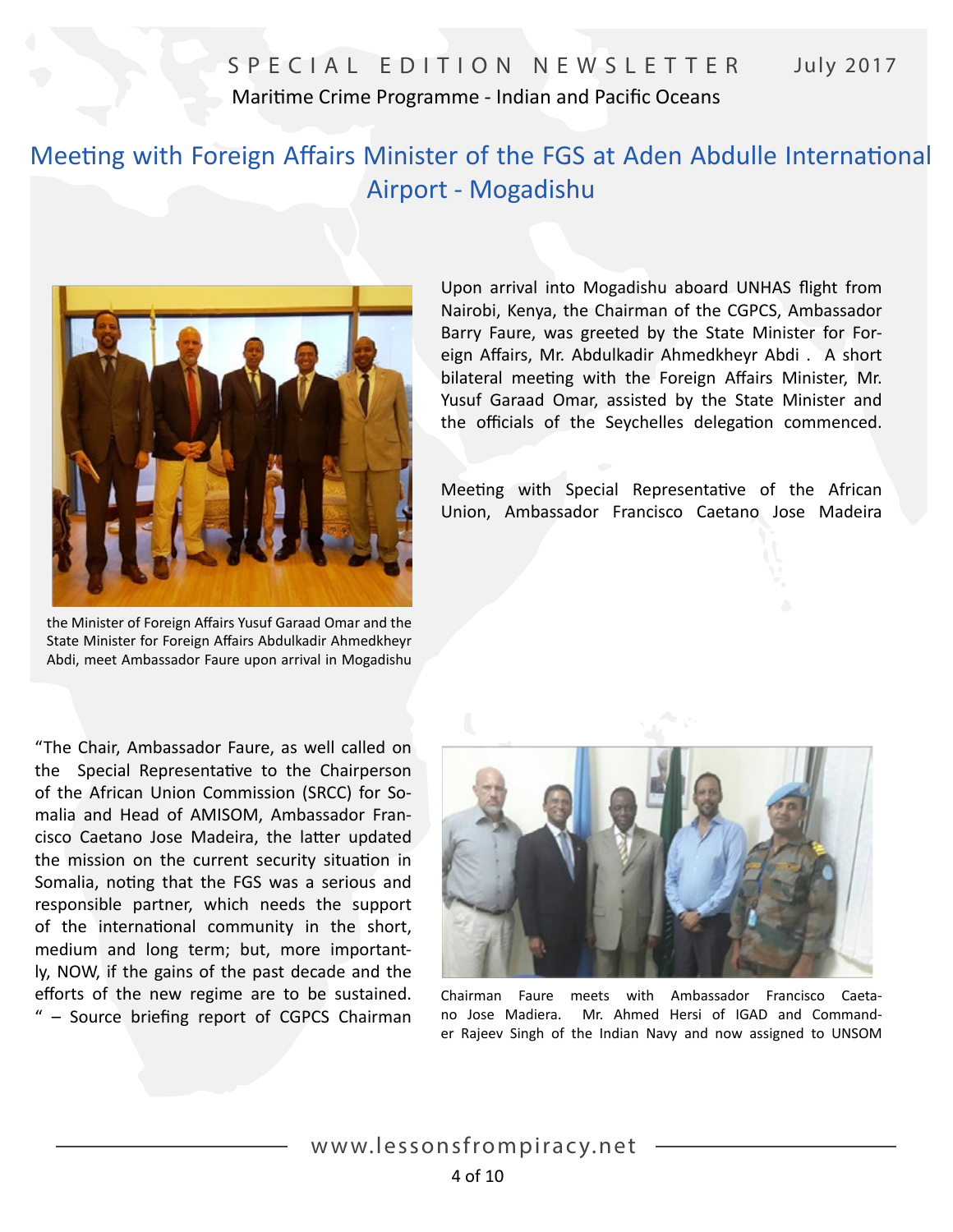# Opinion - Steady As She Goes – As CGPCS Enters 2017. By Raymond St Ange (Seychelles Nation Newspaper, January 12th 2017)

In a recent interview with SBC television I mentioned that although there had been no successful attacks against IMO registered vessels by Somali pirates in the year 2016, and that the last of the hostages, crew from the FV Naham 3 were successfully released in October 2016 after long negotiations by the Hostage Support Programme, the objectives of the Contact Group on Piracy off the Coast of Somalia (CGPCS) had been partially met. With this statement some may think that this is mission accomplished. In part it is.

It is certain that in some quarters momentum to wrap up the work of the group, sooner rather than later, is being promoted. It is equally correct to say that for others within the community, it is rather an opportunity to ensure that what has been achieved to date is not lost and that the good name of the CGPCS is somehow preserved as the region goes into 'post Somali piracy mode', and continued rebuilding efforts.

In the meantime our work at the secretariat continues supporting all members, the various working groups and of course the chairmanship, with Seychelles again successfully in the seat for 2017.

One interesting area of work which the secretariat has gladly taken up is to support the idea that was started early in 2016, that being the Sir James Mancham Centre for Peace Studies and Diplomacy, under the University of Seychelles. Without going into too great detail and considering the loss suffered by the Seychellois nation just a few days ago on January 8, 2017 with the passing of former President James Mancham, makes this work by the CGPCS secretariat even more important.

Piracy threats in the Western Indian Ocean remain, even as Somalia as a country with the support of the international community tries to stabilise itself. The Somali parliament having sworn in on December 27, 2016 is scheduled to elect a new president on January 24, 2017.

Priorities for sure are many and with emerging security threats globally and within the region, understanding that resources are stretched, it would be sound strategy to ensure that an approach made under the CGPCS umbrella, with lessons learnt and partnerships made and strengthened, could be maintained in one form or another.

 A 'steady as she goes' approach therefore for the CGPCS community in 2017 should be the preferred avenue of response even as other initiatives are considered and as the Federal Republic of Somalia takes the needed sound steps to stabilise itself so that peace, progress and prosperity can be given an opportunity to grow and flourish.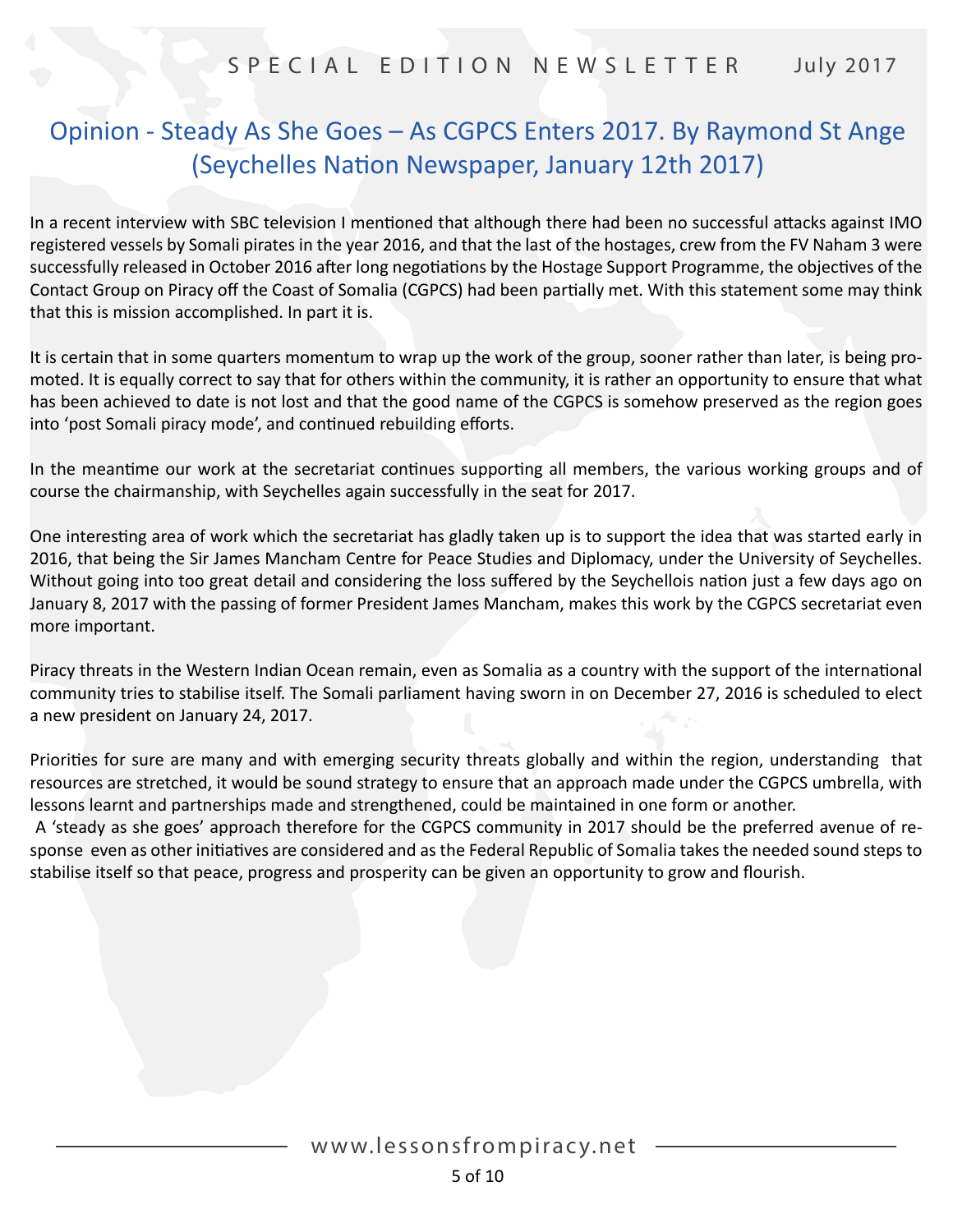# PIRACY IN THE GULF OF OMAN A MISUNDERSTANDING?

RECENT REPORTS of the return of pirates in the waters of the Gulf of Oman may be somewhat premature. (Source www.oceanuslive.org)

According to the International Maritime Bureau Piracy Reporting Centre report, an incident involving the Greece-flagged bulk carrier Navios Hios on 7 May 2017, which reported an approach by suspected pirates in a skiff off the Iranian coast - around 12 nautical miles southwest of Bandar E Jask - was said to be "a mere misunderstanding".

IMB quoted the Iranian Maritime Safety and Marine Protection Directorate claiming that the "alleged piracy situation" between the Navios Hios and an Iranian fishing vessel off the coast of Chabahar, Iran, was resolved.

The Iranian fishing vessel had reportedly laid fishing nets in the area and had made an approach toward the ship in order to request she diver her route so as to prevent her from destroying the nets as she made transit through them. The Directorate goes on to say that the ship had misunderstood the approach as a piracy attempt and had subsequently contacted the relevant authorities following the raising of the alarm.

An Iranian naval patrol vessel was immediately deployed to the scene and admonished the fishing vessel for having laid fishing nets in the international shipping route. The fishing vessel was warned of the penalties and potential legal consequences should they repeat their actions in the future.

In reiterating the point, the Directorate expressed their assurance that the situation was "a mere misunderstanding". It should be noted that the original report by the Navios Hios stated three suspicious skiffs were sighted with a suspected mother ship seen astern at a distance of 2 nautical miles. The report went on to state that the persons in the skiff were holding ladders. The bulk carrier carried out anti-piracy measures, including increasing speed, evasive manoeuvres and contacted port authorities. As the course alterations were conducted, the skiffs and suspected mother ship followed. The Iranian Navy contacted the bulk carrier some 20 minutes later informing the Master to alter course, which then saw the skiffs aborting the approach and moving away.

On 11 July, authorities issued a report stating that a container ship had been approached at speed by a skiff with two occupants in the vicinity of two previous incidents reported in May 2017. The ship sounded it's piracy alarm system but the skiff continued the approach. The embarked armed security team fired three warning shots as the skiff came to within 1 cable (approx 600 feet) distance, after having sighted weapons held by the skiff occupants. The vessel and crew were reported to be safe.

Whilst the first quarter of 2017 has seen an increase in supposed piracy activity, the incidents have remained in the vicinity of the Somali coastline out to the Gulf of Aden IRTC and the Socotra Gap. A slew of suspicious incidents have occurred in the Red Sea, however, it cannot be categorically classed as involving suspected Somali pirates. The conflict in Yemen continues to spill into the coastal waters. This may also relate to routes used for smuggling of weapons and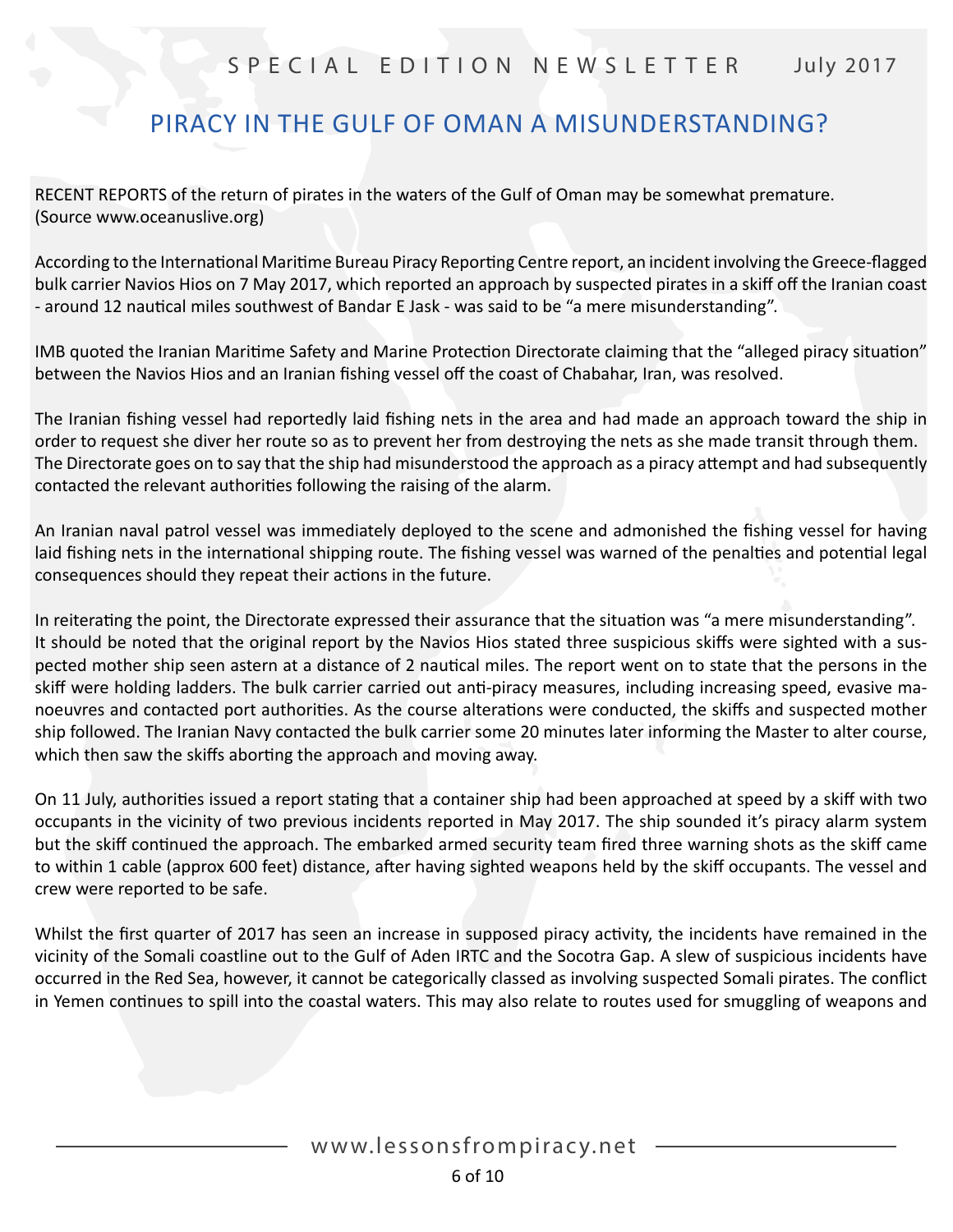Confirmed reports of Somali piracy occurring near the Iranian coast are thin on the ground. Six approaches and three suspicious activity incidents have been reported in the vicinity since May 2013. Since the commencement of naval patrols to deter Somali pirates began in 2008, the Iranian Navy has been on the outside of the naval forces acting in a loose coalition, therefore, the reach out by the Iranian Maritime Safety and Marine Protection Directorate is an unusual step. The so-called surge in piracy has not transpired to the level of even 3 years ago and now that the monsoon period has returned, it is unlikely any attempt of note will occur in the Gulf of Aden and Indian Ocean for the time being. However, it is reiterated that vigilance remains the watchword when transiting these areas.

# CGPCS CHAIRMAN FAURE ON GOODWILL MISSION TO MOGADISHU

THE Seychelles' chair of the Contact Group on Piracy Off the Coast of Somalia (CGPCS), Ambassador Barry Faure, has undertaken a goodwill mission to Mogadishu, capital of Somalia and the seat of the Federal Government of Somalia (FGS).



Ambassador Faure, who occupies the seat on behalf of the Republic of Seychelles, said upon his return from the July 23-24 mission that he was very satisfied with the outcome and the warm hospitality of the FGS which welcomed the visit and helped to plan it since the 20th CG-PCS Plenary earlier this month in Mauritius.

"It was an opportunity for the CGPCS to reiterate its solidarity towards, and confidence in, the newly elected FGS, as well to take note of the noticeable progress that is already taking place in Mogadishu," Ambassador Faure said.

High-level discussions took place with the Prime Minister Hassan Ali Khayre, the deputy Prime Minister Mahdi Ahmed Guled, the Minister for Foreign Affairs Yusuf Garaad Omar, the Minister for Fisheries and Marine Resources Abdirahman Mohamed Abdi Hashi, the State Minister for Foreign Affairs Abdulkadir Ahmedkheyr Abdi, and the Attorney General Ahmed Ali Dahir.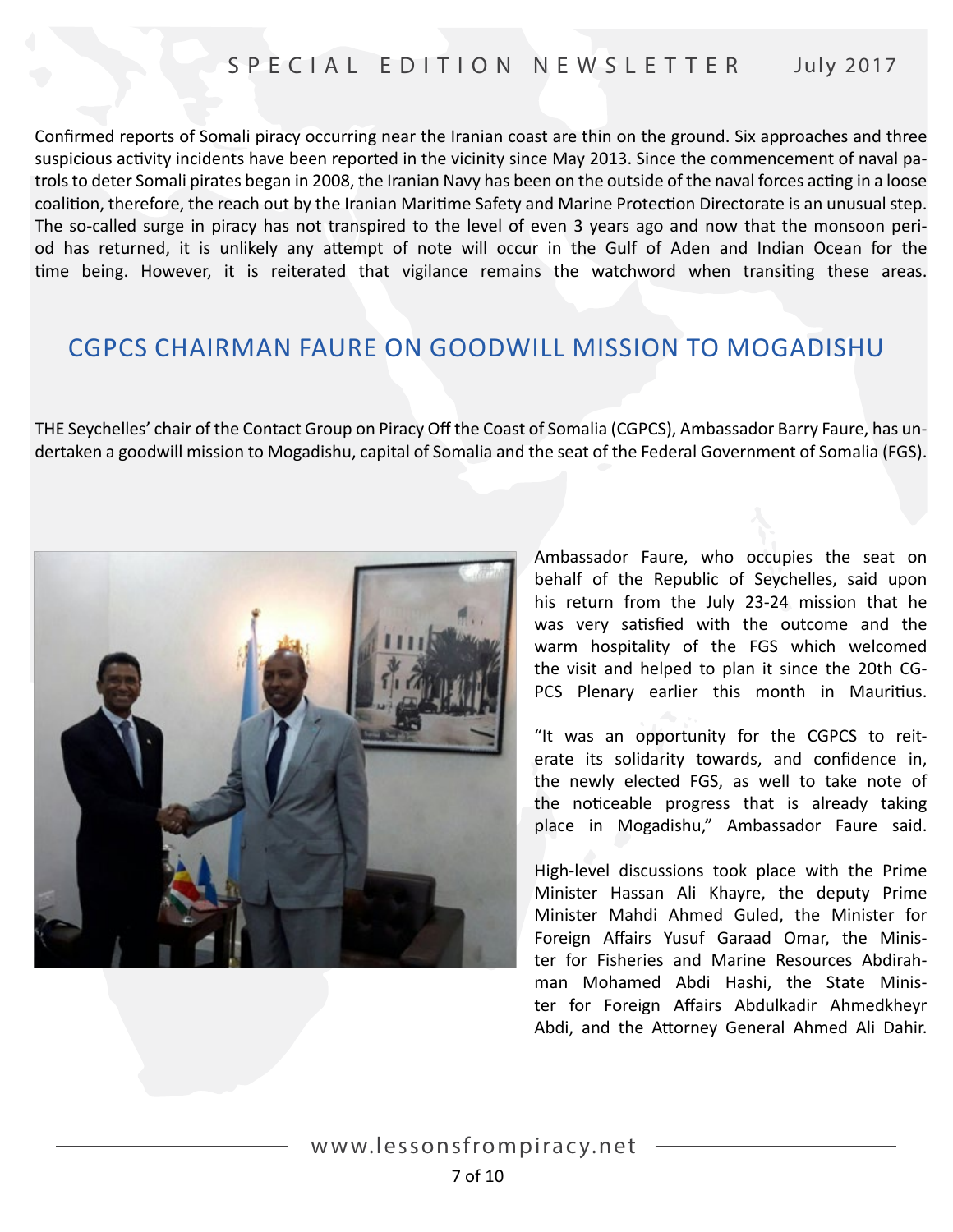Discussions took place on regional and international efforts to promote maritime security cooperation and capacity building in Somalia and the larger region beyond Somalia, as well as the fight against piracy and IUU fishing. Following the discussions and in the interest of promoting regional and bilateral cooperation, senior Somali officials are expected to reciprocate the visit in the near future.

The mission also met and interacted with various key international stakeholders assisting Somalia in its recovery, including the UN, the FAO, the EU and the AU.

During a call on the special representative to the chairperson of the African Union Commission (SRCC) for Somalia and Head of AMISOM, Ambassador Francisco Caetano Jose Madeira, the latter updated the mission on the current security situation in Somalia, noting that the FGS was a serious and responsible partner which needs the support of the international community in the short, medium and long term; but, more importantly, NOW, if the gains of the past decade and the efforts of the new regime are to be sustained.

The mission also comprised special advisor to the Designated Minister, Raymond St Ange (Head of the Secretariat of the CGPCS), Ahmed Hersi, the Regional Coordinator on Maritime Security for ESA-IO Region from the Intergovernmental Authority for Development (IGAD), Commander Rajeev Kumar Singh and Fartum Mohamed Ibrahim, Maritime Security Advisor and Maritime Officer, respectively from the United Nations Assistance Mission in Somalia (UNSOM). UNSOM, IGAD and the Indian Ocean Commission played a much appreciated role in facilitating and coordinating the visit of the mission to Mogadishu.

# FROM PIRACY TO MARITIME SAFETY! – CONTRIBUTED BY IOC



French navy frigate protecting a vulnerable ship (piracy threat)

The Indian Ocean is one of the main arteries of world maritime traffic. The increase of piracy in the mid-2000s has greatly disrupted activities in this area.

The impacts of piracy have been as important for the shipping lines that transit through the area as for the countries in this region, where part of the economy depends on the sea. Today, even if the phenomenon is contained, the causes of piracy remain.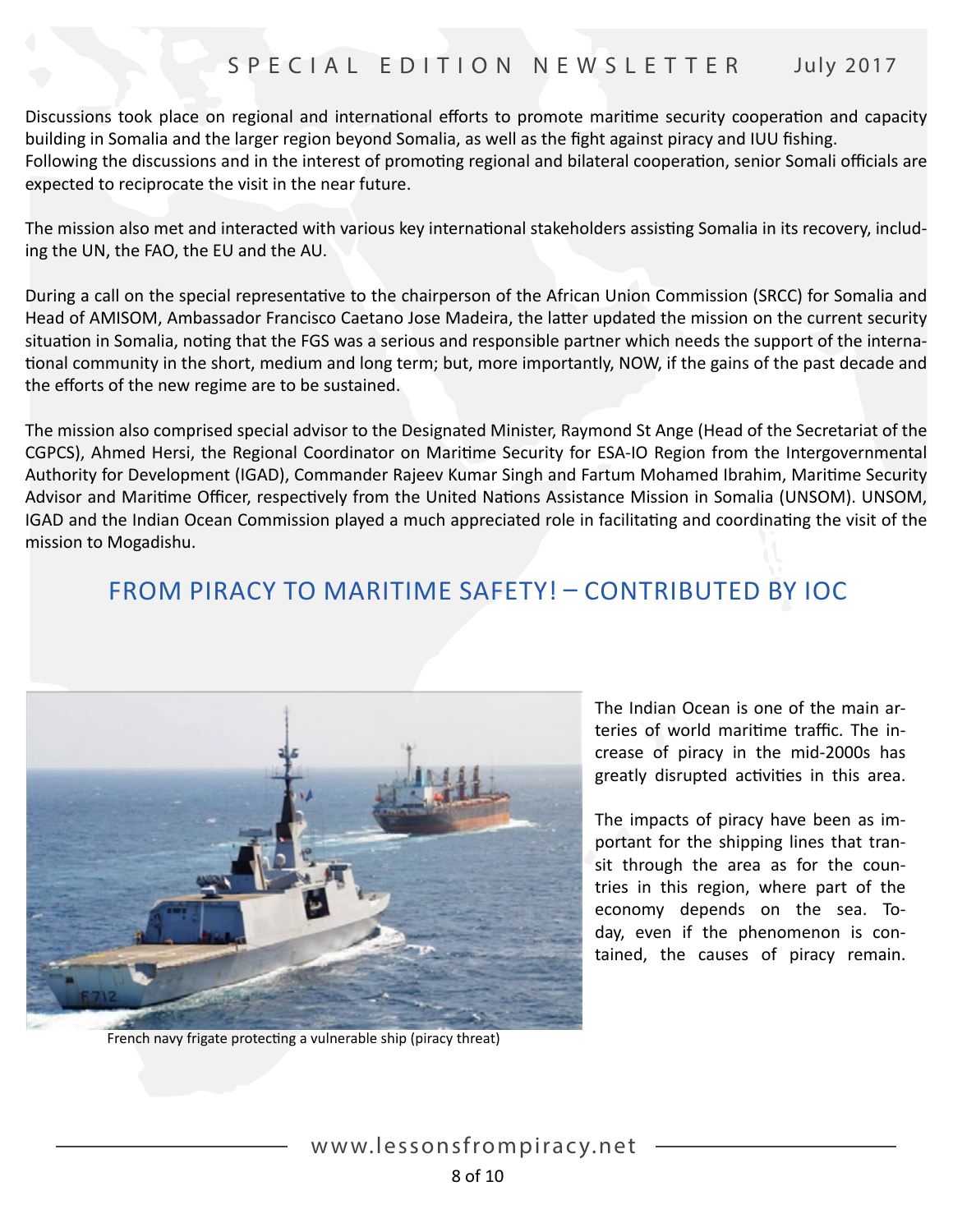The Somali piracy crisis has led to bring awareness on other threats such as human and drugs trafficking, illegal fishing, smuggling of weapons or charcoal which are not new phenomenon in the Indian Ocean. At the same time, it has also revealed the region's dependence on external security providers like EU, NATO, CMF operations or the deployments of independent nations, which have greatly contributed to the enhancement of maritime security in the area.

Today, the challenges are the simultaneous consolidation of the individual capacities of the States of the region and the strengthening of their collective cooperation. Only this collective action is capable of containing in the long run the threat of piracy. In addition, only a regional response including the available means and human resources with some support, can expect to meet all the maritime safety and security challenges in the Indian Ocean.

The EU-funded Maritime Security Program MASE is precisely addressing this issue, with its objectives and its innovative implementation approach based on the full involvement of four regional organizations, the Intergovernmental Authority for Development (IGAD), the East African Community (EAC), the Common Market for Eastern and Southern Africa (COMESA) and the Indian Ocean Commission (IOC). From the exchange of maritime information to the conduct of offshore maritime operations and judicial processing, these actions form part of the same collective chain bringing together actors from different administrations and from different States, all of which are involved in the same area and affected by the same threats. With this regional approach, the MASE program is one of the main drivers of regional ownership in the fight against maritime threats as a whole.

Gradually, the regional and international community has extended its field of reflection and intervention, from tackling the sole issue of maritime piracy to fight maritime security and safety issues as a whole. Effective and sustainable commitment of the States, mainly through the regional organizations, is a prerequisite for the Indian Ocean becoming a zone of peace, as the General Assembly of the United Nations stated in its 16th December 1971 Declaration.

#### TWO MARITIME SECURITY CENTRES COMMISSIONED – SEYCHELLES NATION

Two centres to enhance maritime security have been commissioned. THE NATIONAL Information Sharing and Coordination Centre (NISCC) and the Regional Centre for Operations Coordination (RCOC) were officially opened last weekend at Bois de Rose [Seychelles] by Vice-President Vincent Meriton, the Minister for Home Affairs Mitcy Larue, the French Ambassador Lionel Majesté-Larrouy and the Minister for Foreign Affairs, Regional Integration and International Trade of Mauritius Vishnu Luchmeenairadoo.



www.lessonsfrompiracy.net 9 of 10